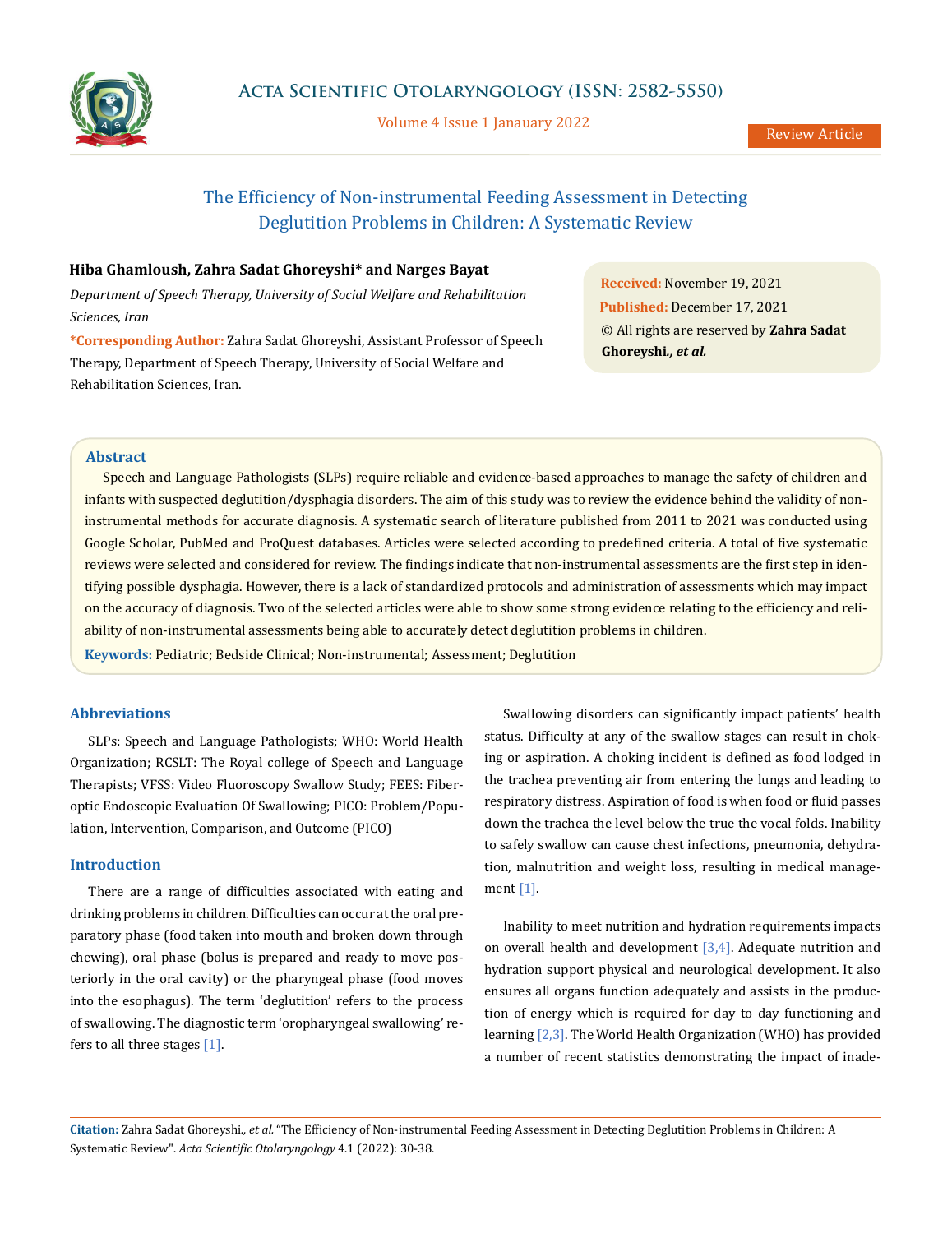quate nutrition. WHO 2021 reports that 45% of child deaths every year are attributed to a lack of nourishment. They also discuss the importance of adequate nutrition from birth to support growth and development but also reduce the risk of chronic illnesses and death  $[4]$ . These reasons highlight why it is critical for children with swallowing disorders to be managed promptly and efficiently by speech and language pathology's (SLP's) who are trained in dysphagia management [1].

It is thought that those at most risk of swallowing difficulties in the pediatric population are those with a neurological disability or those born pre-term. There are a number of papers outlining these difficulties in children with developmental disorders. The Royal college of Speech and Language Therapists (RCSLT) report the following statistics on the incidence of feeding and swallowing difficulties in the pediatric population (Table 1)  $\overline{5}$ .

| <b>Population</b>                                                   | Incidences (%) |
|---------------------------------------------------------------------|----------------|
| Typically developing pediatric population                           | 25-45%         |
| Children with cerebral palsy                                        | 31-99%         |
| Children with general neurodevelopmental<br>disabilities            | 21-44%         |
| Infants born prematurely                                            | 26.8-40%       |
| Children with acquired conditions during<br>the acute phase of care | 68-72%         |

**Table 1:** Incidence of feeding and swallowing difficulties in the pediatric population based on RCSLT.

 SLP's are required to take a holistic approach to assessment and management of patients with swallowing difficulties due to the impact on activity and participation in daily activities and psychosocial well-being in addition to managing health needs  $[4]$ .

The efficiency of an assessment is important to get a true baseline and understanding of a patient's needs. Efficiency relates to the quality and competence of the selected assessment and its implementation and whether or not it is proficient enough to elicit all of the information needed. Efficacy relates to producing an appropriate or desired outcome. There should be efficacy in the selected assessment tool and its delivery so that the relevant outcomes are addressed and produced i.e., a baseline of all of the patient's overall health and psychosocial needs and skills relating to the swallowing disorder. The effect of the assessment means that a quantifiable and clear result is produced which informs next steps and management of the patient's needs [6,7].

Non-instrumental assessment is known as a bedside clinical examination. In the hospital setting this is carried out at the patient's bedside. In the community setting this if carried out at a clinic. This method of assessment does not include the use of invasive or technology-based assessment. Primarily, it involves observation, discussion and physical examination of the structures and functions involved in all stages of the swallow that can be seen overtly. Use of non-instrumental clinical assessment includes case history, checklists, parent reports, questionnaires, classification inventories, oral motor/structure and sensory examinations, cranial nerve examination and food and fluid trials to assess the safety, function and competence of a patient's swallow and feeding skills. This method is considerably less expensive and less invasive for the child compared to instrumental assessments  $[8-11]$ . Formal assessments are available but many SLP's use their knowledge and experience alongside informal checklists to navigate their assessment, establish baselines and a management plan. It is also the first step to establish a cause and whether or not an instrumental assessment is required [12].

Instrumental assessment is undertaken when symptoms are not obviously visible but difficulties related to possible aspiration or penetration are present i.e., coughing before, during or after meals, inability to manage secretions, frequent nasal regurgitation and unexplained chest infections. It allows observation and assessment of the functions and structures involved in the pharyngeal stage of swallow which can be difficult or not possible to detect in a bedside swallowing examination. Instrumental assessment usually takes place in a more formal, medical setting such as hospitals. The video fluoroscopy swallow study (VFSS) is considered to be a gold standard instrumental tool for assessing all phases of the swallow observed through a moving x-ray  $[13]$ . Fiberoptic endoscopic evaluation of swallowing (FEES) is also another instrumental method often used in the diagnosis of swallowing disorders. A nasal tube with camera is passed and sits above the epiglottis and from this position, it allows the SLP to view the larynx, pharynx and trachea whilst a swallow takes place [14].

Non-instrumental assessment is an important first step in diagnosing dysphagia. A thorough bedside clinical examination can identify difficulties at the structure and function level to identify

**Citation:** Zahra Sadat Ghoreyshi*., et al.* "The Efficiency of Non-instrumental Feeding Assessment in Detecting Deglutition Problems in Children: A Systematic Review". *Acta Scientific Otolaryngology* 4.1 (2022): 30-38.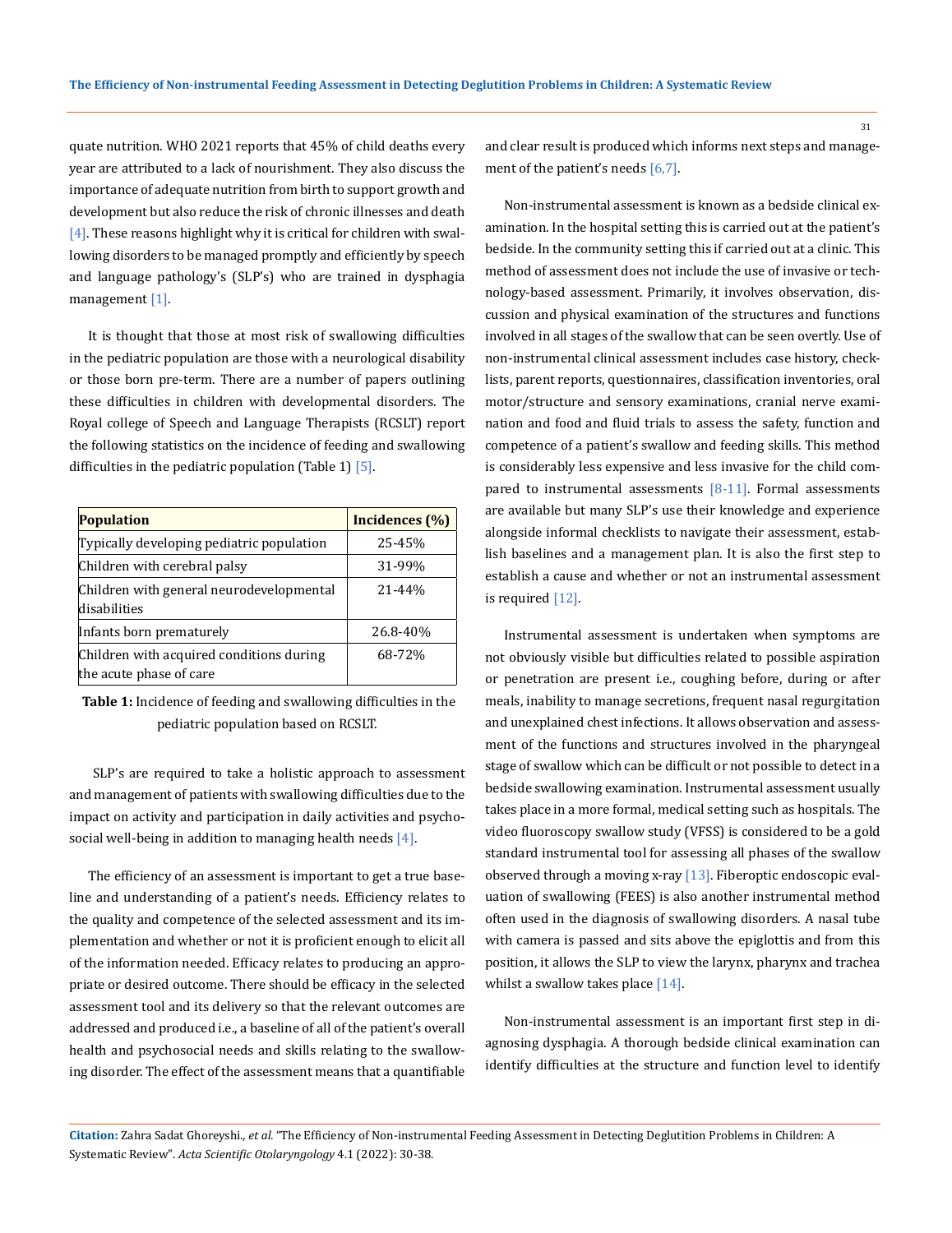risk and inform management. This method is preferred to ensure patient safety and comfort because both VFSS and FEES procedures are still considerably more invasive to the patient compared to non-instrumental assessments. It is important to consider the disadvantages of instrumental assessments. For example, disadvantages of VFSS include cost and exposure to radiation [13]. Additionally, the patient must be able to cooperate with the procedure and it is important to note the test is a snapshot of that moment in time and may not reflect a full picture of environmental factors contributing to difficulties [11]. FEES is a more accessible instrumental tool for assessment and can be used across ages from neo-nates to adults, does not require use of barium or radiation exposure and is reported to be more cost effective than VFSS. It does however, require the patient being able to tolerate the passing of a nasal scope which although isn't painful, can be uncomfortable  $[14]$ .

This topic was chosen because the assessment process is fundamental to the practice of an SLP when diagnosing swallowing disorders and forming a management plan. There are several other systematic reviews that address the same topic however, none in the last three years. Additionally, it seems the majority of research related to this topic is limited or of poor quality. There is not enough evidence in previous systematic reviews to answer the question being posed. Variability in assessments selected means it is difficulty to use standard protocols in methodology. This again limits the ability to elicit concrete evidence which can then be put into practice. SLP's require strong evidence to direct the assessment and management of patients with swallowing disorders in order to ensure safety and quality when managing a patient. The difficulties highlighted in this paragraph indicate that a lack of evidence or poor quality of evidence means there may be variability amongst the practice of SLP's and how they treat patients. A patient centered approach and differential diagnosis is key, however standard protocols for assessment ensure that all aspects of need are methodically assessed in this population. This is only possible if there is a robust body of evidence of high-quality methodology which is supported by proven outcomes. All of the systematic reviews selected in this review highlight the need for further research. The aim of this article is to review recent literature and specifically systematic reviews which have investigated the research relating to the efficiency of non-instrumental assessment in diagnosing a swallowing disorder.

# **Materials and Methods**

A literature search was conducted using the following electronic databases; Google Scholar, PubMed, and ProQuest from 2011 to June 2021.

A preliminary search was undertaken using a range of search terms and synonyms to identify which terms produced the most relevant literature for the review. Final search terms were then identified to determine the most appropriate literature using the Problem/Population, Intervention, Comparison, and Outcome (PICO) method. The PICO method is thought to be a useful research tool and was implemented to ascertain appropriate literature. The PICO method ensures terms are created that are relevant to the population, interventions, controls and outcomes specific to the review, thereby aiming to identify the widest range of significant literature (see table 2) [15]. Additionally, systematic review articles only were selected as during searches they were found to have the most pertinent information related to the study question.

| <b>PICO</b>          | <b>Search Terms</b>                                                                           |  |  |
|----------------------|-----------------------------------------------------------------------------------------------|--|--|
| Population           | "pediatric" and/or "children"                                                                 |  |  |
| Intervention/Control | "bedside clinical" and/or "non-instrumen-<br>tal"                                             |  |  |
| Outcome              | "swallowing and/or deglutition" and/or<br>"dysphagia assessment" and/or "feeding<br>problems" |  |  |

**Table 2:** Search terms and Boolean operators.

In addition to the PICO method to isolate literature specific to the review, the final set of articles included in this review were also subject to a set of inclusion and exclusion criteria. The inclusion criteria required selection of articles published worldwide but in the English language/ international language and was specific to the pediatric population with an age range of birth to sixteen years. The types of articles had to be systematic reviews with high citations. A time interval was used so that only articles published between 2011 and 2021 were selected. This was to obtain the most recent articles as well as ensuring there was a good range and yield of articles available.

The exclusion criteria included articles which referred to intervention only and did not refer to the assessment process. The adult population and instrumental assessment only were also excluded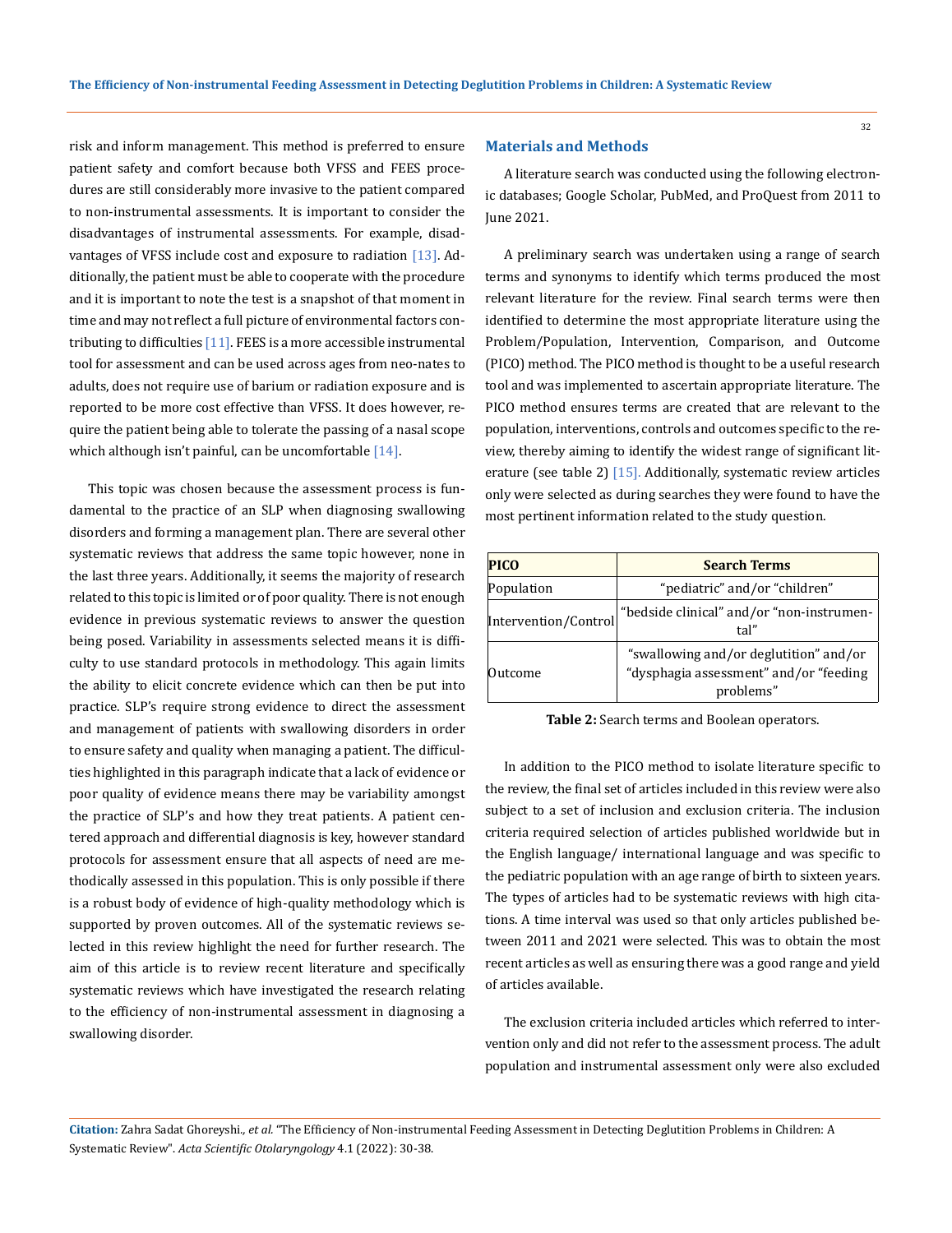due to the title of this review. Finally, extensions or reviews of previous systematic reviews were also excluded because this would mostly highlight procedural and methodological flaws in previous systematic reviews and not focus on non-instrumental assessment process alone. The search process is demonstrated in table 3.

|                                          | <b>Google Scholar</b>                                                    | <b>PubMed</b>                                                         | <b>ProQuest</b>                     |
|------------------------------------------|--------------------------------------------------------------------------|-----------------------------------------------------------------------|-------------------------------------|
| Search terms and<br>Boolean<br>operators | 33                                                                       | 75                                                                    | 12                                  |
| Read titles                              | 33                                                                       | 75                                                                    | 12                                  |
| Read abstracts                           | 17                                                                       | 8                                                                     | 3                                   |
| Read articles                            | $\mathcal{L}$                                                            | 3                                                                     | 1                                   |
| Articles                                 | Heckathorn., et al. (2017); Calvo.,<br>(2015); Romano.,<br>et al. (2014) | Barton., et al.<br><i>et al.</i> (2016);<br>Benfer., et al.<br>(2012) | Heckathorn.<br><i>et al.</i> (2015) |

**Table 3:** Search process.

All articles selected for review were analyzed using the Checklist for Systematic Reviews and Research Syntheses from The Joanna Briggs Institute Critical Appraisal tools for use in The Joanna Briggs Institute Systematic Reviews. It consists of 11 questions requiring 'yes, no, unclear or not applicable' boxes to appraise the review [16]. Table 4 presents the Checklist for Systematic Reviews and Research to define and compare the key characteristics of each systematic review and evaluate the reliability and validity of each article.

|                                                                                 | Heckathorn<br><i>et al.</i> (2015) | Romano., Barton., Calvo., Benfer.,<br>et al.<br>(2014) | et al.     | et al.     | et al.<br>$(2017)$ $(2016)$ $(2012)$ |
|---------------------------------------------------------------------------------|------------------------------------|--------------------------------------------------------|------------|------------|--------------------------------------|
| Is the review<br>question<br>clearly and<br>explicitly<br>stated?               | <b>Yes</b>                         | Yes                                                    | <b>Yes</b> | Yes        | Yes                                  |
| Were the<br>inclusion<br>criteria<br>appropriate for<br>the review<br>question? | Yes                                | Yes                                                    | Yes        | <b>Yes</b> | Yes                                  |
| Was the search<br>strategy<br>appropriate?                                      | <b>Yes</b>                         | <b>Yes</b>                                             | <b>Yes</b> | <b>Yes</b> | Yes                                  |

|                                                                                                     |                                                                                                            |            |            |            | 33         |
|-----------------------------------------------------------------------------------------------------|------------------------------------------------------------------------------------------------------------|------------|------------|------------|------------|
| Were the<br>sources and<br>resources<br>used to search<br>for studies<br>adequate?                  | Yes                                                                                                        | Yes        | <b>Yes</b> | <b>Yes</b> | <b>Yes</b> |
| Were the<br>criteria for<br>appraising<br>studies<br>appropriate?                                   | No checklist/<br>tool but use<br>of inclusion/<br>exclusion<br>criteria<br>specific to the<br>assessments. | Yes        | Unclear    | Yes        | Yes        |
| Was<br>critical<br>appraisal<br>conducted by<br>two or more<br>reviewers<br>independently?          | Unclear                                                                                                    | Yes        | Yes        | Yes        | Unclear    |
| Were there<br>methods to<br>minimize<br>errors in data<br>extraction?                               | Yes                                                                                                        | <b>Yes</b> | <b>Yes</b> | Yes        | <b>Yes</b> |
| Were the<br>methods used<br>to combine<br>studies<br>appropriate?                                   | Yes                                                                                                        | Yes        | Yes        | Yes        | Yes        |
| Was the<br>likelihood of<br>publication<br>bias assessed?                                           | No                                                                                                         | No         | No         | No         | No         |
| Were<br>recommenda-<br>tions for policy<br>and/or practice<br>supported by<br>the reported<br>data? | Yes                                                                                                        | Yes        | <b>Yes</b> | Yes        | Yes        |
| Were the<br>specific<br>directives for<br>new research<br>appropriate?                              | Yes                                                                                                        | Yes        | Yes        | Yes        | Yes        |

**Table 4:** Checklist for Systematic Reviews and Research.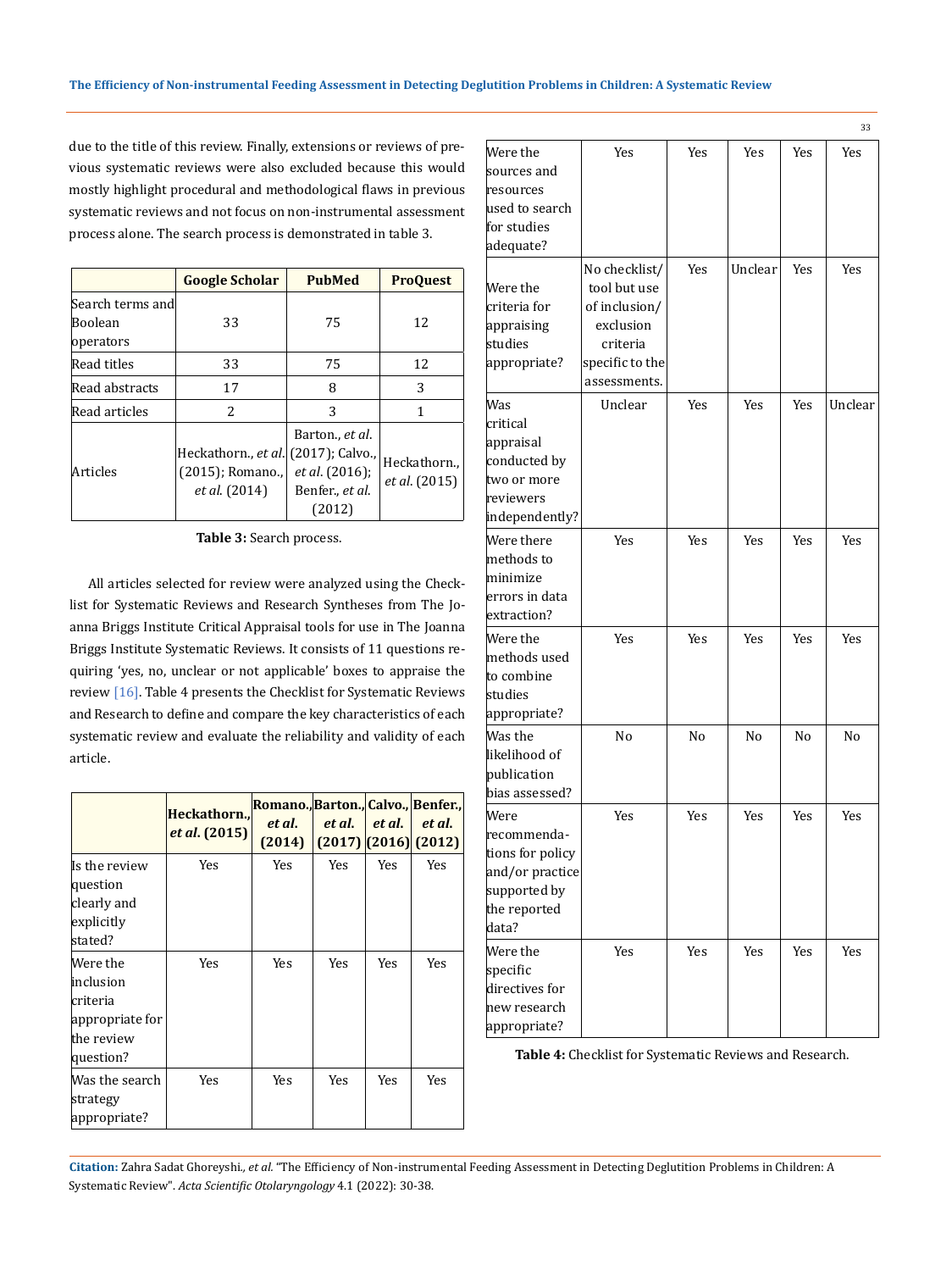# **Results and Discussion**

Search of the mentioned databases generated a total of 122 articles of which all titles were read. This gave indication of which abstracts were relevant to the study question and a total of 28 abstracts were then read. A total of 5 articles were then selected in accordance with the inclusion and exclusion criteria stated. The selected systematic reviews were:

- Systematic Review: Non-Instrumental Swallowing and Feeding Assessments in Pediatrics (Heckathorn., *et al*. 2015) [17]
- The diagnostic test accuracy of clinical swallow assessment for oropharyngeal aspiration: a systematic review (Romano., *et al*. 2014) [18]
- Pediatric Oral Motor Feeding Assessments: A Systematic Review (Barton., *et al*. 2017) [19]
- Clinimetrics of measures of oropharyngeal dysphagia for preschool children with cerebral palsy and neurodevelopmental disabilities: a systematic review (Benfer., *et al*. 2012) [11]
- Diagnostic accuracy of the clinical feeding evaluation in detecting aspiration in children: a systematic review (Calvo., *et al*. 2016) [20].

Time constraints did not allow for search of the reference lists of selected articles but would be considered as a strategy in future searches. All of the systematic reviews selected for this review were able to provide some answers and direction to address the aim of this review.

A summary of the quality of the articles selected is presented below as per the Checklist for Systematic Reviews and Research Syntheses.

#### Is the review question clearly and explicitly stated?

All articles clearly stated the aim of the review they were conducting.

Were the inclusion criteria appropriate for the review question?

All authors used an appropriate set of inclusion and exclusion criteria to ensure they were able to select articles which were most pertinent to their review question.

Was the search strategy appropriate?

All authors used appropriate database engines and strategies to search for articles and provided evidence of this. Three completed searches with a time line of inception to the date the search was being completed except for Barton., *et al*. who searched for articles only in the previous year. Additionally, Benfer., *et al*. chose to change the date ranges for each database they were using, it is not clear why this was done.

 Were the sources and resources used to search for studies adequate?

All reviews used multistep approaches in their searches. Three of the studies used a minimum of 5 databases for searches to identify as many relevant articles as possible. The other two made use of only 2 databases thus limiting results. All used databases that were relevant to the topic and would produce the most appropriate results.

Were the criteria for appraising studies appropriate?

Three of the reviews used a well-known formal tool to appraise quality of their articles. One used multiple tools to strengthen the appraisal process. Barton., *et al*. used a reliability and validity measure as their tool which produced specific quantitative results which seemed appropriate for the aim and methodology behind their review.

Was critical appraisal conducted by two or more reviewers independently?

Whilst all authors used 2 independent reviewers for the literature search and data extraction, two of the studies did not explicitly say if this was also the case for quality appraisal.

Were there methods to minimize errors in data extraction?

All studies conducted data extraction in duplicate. Romano., *et al*. and Calvo., *et al*. also used specific data extraction tools.

Were the methods used to combine studies appropriate?

All authors provided some explanation for diversity and heterogeneity within studies. Romano., *et al*. however, did give explanation for use of meta-analysis in their review and provided statisti-

**Citation:** Zahra Sadat Ghoreyshi*., et al.* "The Efficiency of Non-instrumental Feeding Assessment in Detecting Deglutition Problems in Children: A Systematic Review". *Acta Scientific Otolaryngology* 4.1 (2022): 30-38.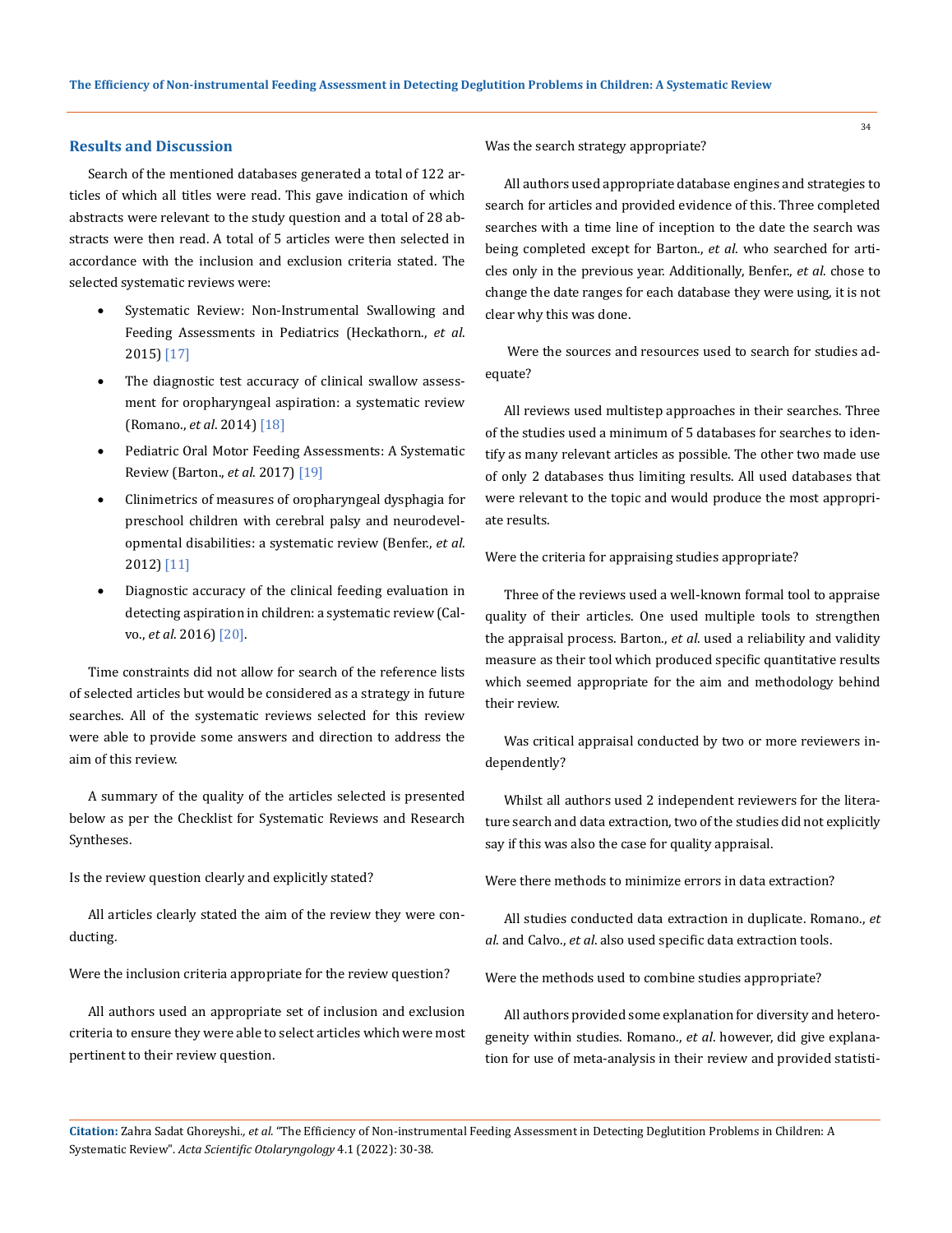cal evidence to explain possible sources of heterogeneity between studies. All presented tables to demonstrate results in order to support synthesis of the collected information. Barton., *et al*. documented variability in the components of selected assessments.

Was the likelihood of publication bias assessed?

None of the reviews mentioned the likelihood of publication bias.

Were recommendations for policy and/or practice supported by the reported data?

All of the studies were able to provide recommendations for practice which was supported by their results. Romano., *et al*. were able to provide the most specific recommendations with regards to practice.

Were the specific directives for new research appropriate?

All except Calvo., *et al*. provided appropriate suggestions to extend the current research.

An overview of each systematic is presented to summarize and compare the overall content in each article in table 5.

| <b>Authors</b>              | <b>Objective</b>                                                                                                                                                                                                                                                                                 | <b>Type of Assessment</b>                                                                       | Number of articles/assessments<br>reviewed | <b>Population</b><br>characteristics                                                                                                                                                                                                                                                                                                          |
|-----------------------------|--------------------------------------------------------------------------------------------------------------------------------------------------------------------------------------------------------------------------------------------------------------------------------------------------|-------------------------------------------------------------------------------------------------|--------------------------------------------|-----------------------------------------------------------------------------------------------------------------------------------------------------------------------------------------------------------------------------------------------------------------------------------------------------------------------------------------------|
| Heckathorn<br>et al. (2015) | To find non-instrumental<br>assessments for pediatric<br>swallowing and feeding<br>function.                                                                                                                                                                                                     | Published and unpublished. All<br>assessments had either caregiver<br>or clinician respondents. | 30 assessments.                            | High variability.                                                                                                                                                                                                                                                                                                                             |
| Romano., et<br>al. (2014)   | To synthesize the best<br>available evidence on the<br>diagnostic test accuracy<br>(sensitivity and specificity)<br>of Clinical Swallow<br>Assessment compared with<br>Video Fluoroscopic<br>Swallow Study in<br>diagnosing oropharyngeal<br>aspiration in children and<br>adults with dysphagia | Pre-defined checklists for clinical<br>bedside assessment.<br>VFSS.                             | 13 articles.                               | Any patients referred<br>for swallowing<br>assessment, specifically<br>assessed for<br>oropharyngeal aspira-<br>tion - no exclusion<br>based on age or gender.<br>Study results excluded<br>for the population of<br>head and neck cancer<br>patients, patients with<br>a tracheostomy in situ<br>and patients with<br>craniofacial anomalies |
| Barton., et al.<br>(2017)   | To describe the clinical<br>properties and<br>pediatric oral motor feeding<br>assessments.                                                                                                                                                                                                       | psychometric soundness of Range of structured clinical tools.                                   | 12 assessment tools.                       | Pediatric population.                                                                                                                                                                                                                                                                                                                         |
| Calvo., et al.<br>(2016)    | To determine the<br>diagnostic accuracy of<br>clinical feeding evalua-<br>tion (CFE) compared to<br>instrumental assessments<br>in detecting oropharyngeal<br>aspiration in children.                                                                                                            | All published and unpublished<br>assessments comparing CFE to<br>VFSS assessment.               | 6 studies.                                 | High variability.                                                                                                                                                                                                                                                                                                                             |

**Citation:** Zahra Sadat Ghoreyshi*., et al.* "The Efficiency of Non-instrumental Feeding Assessment in Detecting Deglutition Problems in Children: A Systematic Review". *Acta Scientific Otolaryngology* 4.1 (2022): 30-38.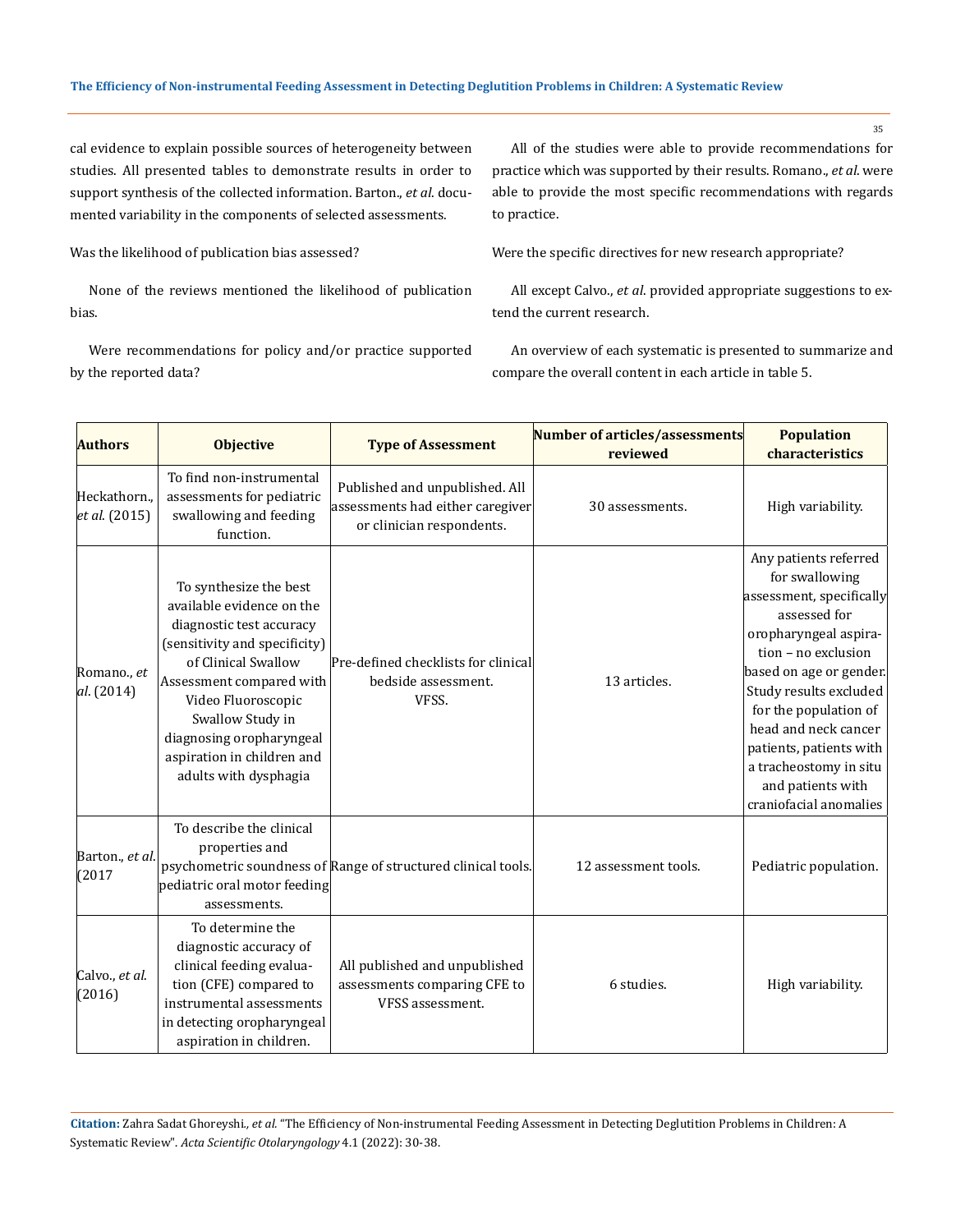#### **The Efficiency of Non-instrumental Feeding Assessment in Detecting Deglutition Problems in Children: A Systematic Review**

|                           |                                                                                                                                                                                                                |                           |                     | 36                                                                                                      |
|---------------------------|----------------------------------------------------------------------------------------------------------------------------------------------------------------------------------------------------------------|---------------------------|---------------------|---------------------------------------------------------------------------------------------------------|
| Benfer., et al.<br>(2012) | To determine the<br>psychometric properties<br>and clinical utility of<br>objective measures of<br>oropharyngeal dysphagia<br>(OPD) in children with<br>cerebral palsy or neuro<br>developmental disabilities. | Standardized assessments. | 9 assessment tools. | Children with cerebral<br>palsy or neuro<br>developmental<br>disabilities aged 12<br>months to 5 years. |



Each of the articles selected presented thorough, robust search strategies and data collection although Calvo., *et al*. realized their inclusion criteria impacted on the overall quality of articles selected.

# Heckathorn., *et al*. (2015)

These authors selected 30 assessments to review. They found that of these, 24 assessments had no guidance for scoring or interpretation of scores making them subjective to the administrator. It also highlights the lack of standardized procedures and assessments available [17].

#### Romano., *et al*. (2014)

This group selected 13 studies for their review. They were able to find good quality articles with reliable and valid results due to their own robust search methods and data extraction strategy. Although their results found that clinical assessment method is accurate versus instrumental assessment, they were only able to provide evidence for the adult population and not pediatric [18].

### Barton., *et al*. (2017)

A total of 12 assessments were selected in this review. The authors reported variability in the assessments chosen which reduces the weight of evidence to support efficiency for non-instrumental assessment as one whole method. They found that although clinical components of assessments were fair, psychometric reliability was not demonstrated impacting on the accuracy, validity and reliability of the assessments [19].

# Benfer., *et al*. (2012)

This review was carried out for a specific pediatric population (CP and neurodevelopmental disabilities). They selected 9 assessment tools in total to review. Out of these, 2 were found to be the most efficient due to their psychometric properties which were also published providing good evidence of their reliability and validity. They also reported 2 tools with strong clinical components. They provide some evidence to help clinicians select appropriate and reliable tools for this population [11].

#### Calvo., *et al*. (2016)

The authors selected 6 studies which addressed their aim, they further sought to reinforce evidence by looking at non-instrumental methods as well as instrumental methods for comparison. Unfortunately, they found that the quality of methods used in the selected studies was low because of bias and concern over clinical applicability. They also found that clinical assessment varies in practice which means standard protocols are not often used. This group were unable to answer their research question due to the quality of data collected for review [20].

Non-instrumental assessments are a necessary first step in diagnosis to identify baselines, the presence of dysphagia and then to inform management. They also provide valuable information to determine if an instrumental assessment is also necessary. There are limitations however. Additionally, non-instrumental/bedside clinical examinations are not always adequate for diagnosis of difficulties at the pharyngeal phase of swallow. For example, in the case of a patient with suspected silent aspiration, here an instrumental assessment is non-negotiable to make an accurate diagnosis [17].

### **Conclusion**

Clinicians are most effective when using an evidence-based approach alongside clinical experience to manage the needs of patients. Systematic reviews assist by looking at the quality of evidence that exists and their validity and subsequently implications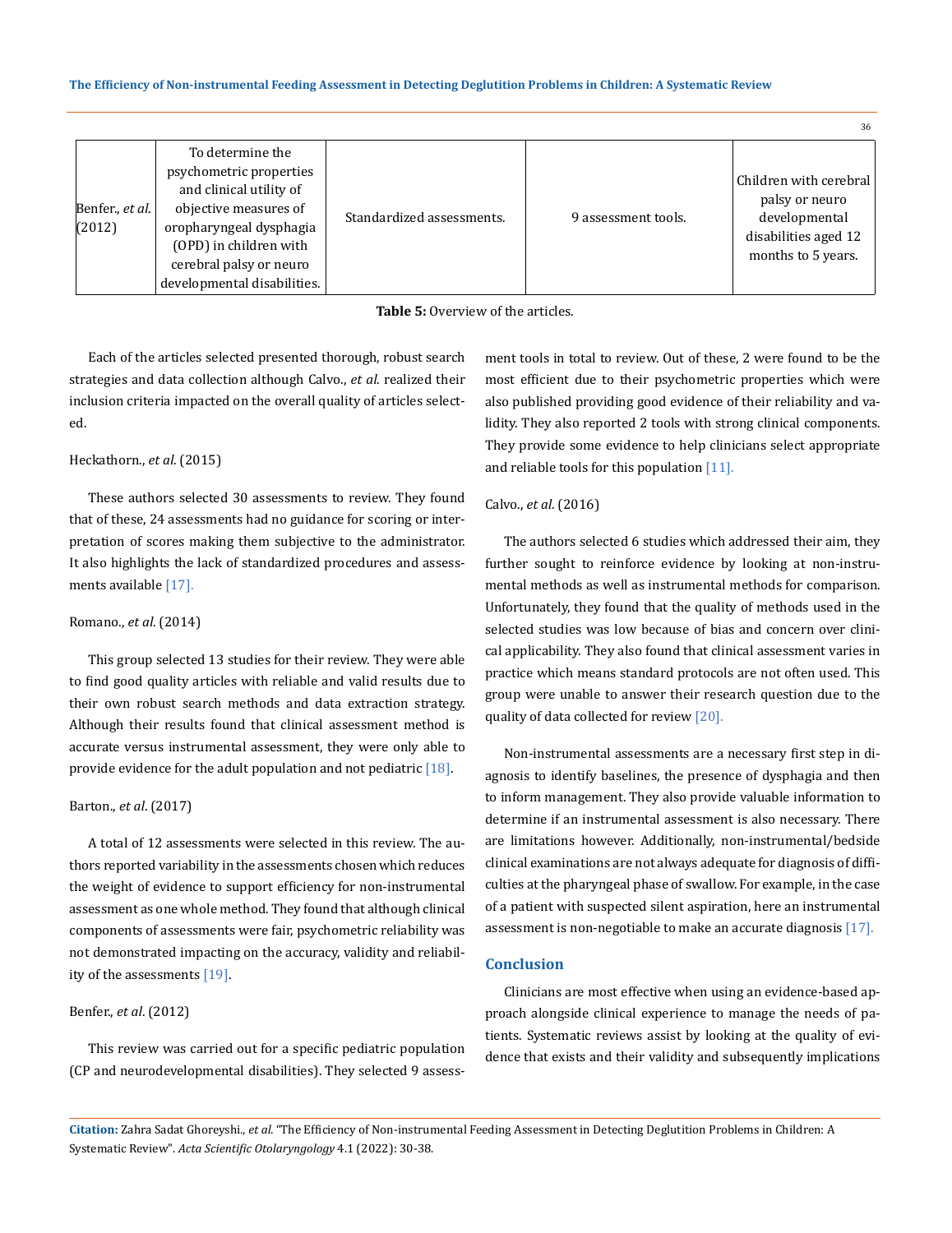for practice [21]. Out of the 5 articles selected, only 2 provided some evidence to support the efficiency of non-instrumental assessments for detecting deglutition disorders. It is important to note although they provide some evidence, the evidence is also limited and recommendations have been for further research in this area by all authors. This review is in agreement with the recommendations from articles selected, standardized protocols and assessments are needed and further research is needed to look at the psychometric properties of currently available tools. Reliability and validity of available tools through methods such as re-testing, inter rating is crucial in order to ensure the most accurate administration and diagnosis for the patient.

This review had some limitations. Time constraints and the limited number of reviewers impacted on the number of articles selected. A broader range and type of search databases would be considered in future. Additionally, it may be worth re wording the study question and subsequent search terms to make them more specific. A future study could expand on the work of recent reviews addressing the current study aim. It could also utilize the standardized tools which the articles in this review have found to have merit and compare them to the efficiency of instrumental assessments.

### **Conflict of Interest**

The authors declare that there is no conflict of interest.

## **Bibliography**

- 1. Morgan AT., *et al*[. "Interventions for oropharyngeal dysphagia](https://pubmed.ncbi.nlm.nih.gov/23076958/)  [in children with neurological impairment".](https://pubmed.ncbi.nlm.nih.gov/23076958/) *Cochrane Library: Cochrane Reviews* [10 \(2012\): Cd009456.](https://pubmed.ncbi.nlm.nih.gov/23076958/)
- 2. Lindberg L., *et al*[. "Early feeding problems in a normal popu](https://onlinelibrary.wiley.com/doi/abs/10.1002/1098-108X%28199107%2910%3A4%3C395%3A%3AAID-EAT2260100404%3E3.0.CO%3B2-A)lation". *[International Journal of Eating Disorders](https://onlinelibrary.wiley.com/doi/abs/10.1002/1098-108X%28199107%2910%3A4%3C395%3A%3AAID-EAT2260100404%3E3.0.CO%3B2-A)* 10.4 (1991): [395-405.](https://onlinelibrary.wiley.com/doi/abs/10.1002/1098-108X%28199107%2910%3A4%3C395%3A%3AAID-EAT2260100404%3E3.0.CO%3B2-A)
- 3. Sharp WG., *et al*[. "Pediatric Feeding Disorders: A Quantitative](https://pubmed.ncbi.nlm.nih.gov/20844951/)  [Synthesis of Treatment Outcomes".](https://pubmed.ncbi.nlm.nih.gov/20844951/) *Clinical Child and Family Psychology Review* [13.4 \(2010\): 348-365.](https://pubmed.ncbi.nlm.nih.gov/20844951/)
- 4. Organization WH. "International Classification of Functioning, Disability and Health (ICF)" (2021).
- 5. Therapists TRcoSaL. "Dysphagia and eating, drinking and swallowing needs overview" (2021).
- 6. [Malkhasyan A. "The Use Of Standardized Assessment Tests In](https://specedjournal.aspu.am/index.php/se/article/view/62)  [The Process Of Speech Therapy Intervention".](https://specedjournal.aspu.am/index.php/se/article/view/62) *Armenian Jour[nal of Special Education](https://specedjournal.aspu.am/index.php/se/article/view/62)* 1.1 (2020): 22-41.
- 7. [Logemann JA. "Dysphagia: Evaluation and Treatment".](https://pubmed.ncbi.nlm.nih.gov/7640720/) *Folia [Phoniatrica et Logopaedica](https://pubmed.ncbi.nlm.nih.gov/7640720/)* 47.3 (1995): 140-164.
- 8. [Bell HR and BS Alper. "Assessment and intervention for dys](https://pubmed.ncbi.nlm.nih.gov/17647133/)[phagia in infants and children: beyond the neonatal intensive](https://pubmed.ncbi.nlm.nih.gov/17647133/)  care unit". *[Seminars in Speech and Language](https://pubmed.ncbi.nlm.nih.gov/17647133/)* 28.3 (2007): 213- [222.](https://pubmed.ncbi.nlm.nih.gov/17647133/)
- 9. *Seiverling L., et al. "*[Assessment of Feeding Problems in Chil](https://www.sciencedirect.com/science/article/abs/pii/S1750946715001385)[dren with Autism Spectrum Disorders](https://www.sciencedirect.com/science/article/abs/pii/S1750946715001385)*". Journal of Develop[mental and Physical Disabilities](https://www.sciencedirect.com/science/article/abs/pii/S1750946715001385)* 22 (2010): 401-413.
- 10. [Studnik S and D Simkiss. "What is the evidence for atypical](https://adc.bmj.com/content/96/Suppl_1/A40.1)  [feeding behaviour assessment tools in children with an au](https://adc.bmj.com/content/96/Suppl_1/A40.1)tistic spectrum disorder?" *[Archives of Disease in Childhood](https://adc.bmj.com/content/96/Suppl_1/A40.1)* 96 [\(2011\): A40-A40.](https://adc.bmj.com/content/96/Suppl_1/A40.1)
- 11. Benfer KA., *et al*[. "Clinimetrics of measures of oropharyngeal](https://pubmed.ncbi.nlm.nih.gov/22582745/)  [dysphagia for preschool children with cerebral palsy and neu](https://pubmed.ncbi.nlm.nih.gov/22582745/)[rodevelopmental disabilities: a systematic review".](https://pubmed.ncbi.nlm.nih.gov/22582745/) *Develop[mental Medicine and Child Neurology](https://pubmed.ncbi.nlm.nih.gov/22582745/)* 54.9 (2012): 784-795.
- 12. [Lefton-Greif MA and JC Arvedson. "Pediatric feeding and swal](https://pubmed.ncbi.nlm.nih.gov/17647128/)[lowing disorders: state of health, population trends, and ap](https://pubmed.ncbi.nlm.nih.gov/17647128/)[plication of the international classification of functioning,](https://pubmed.ncbi.nlm.nih.gov/17647128/)  disability, and health". *[Seminars in Speech and Language](https://pubmed.ncbi.nlm.nih.gov/17647128/)* 28.3 [\(2007\): 161-165.](https://pubmed.ncbi.nlm.nih.gov/17647128/)
- 13. [Hiorns MP and MM Ryan. "Current practice in paediatric video](https://pubmed.ncbi.nlm.nih.gov/16552584/)  fluoroscopy". *[Pediatric Radiology](https://pubmed.ncbi.nlm.nih.gov/16552584/)* 36.9 (2006): 911-919.
- 14. [Willging JP and DM Thompson. "Pediatric FEESST: fiberoptic](https://link.springer.com/article/10.1007/s11894-005-0041-x)  [endoscopic evaluation of swallowing with sensory testing".](https://link.springer.com/article/10.1007/s11894-005-0041-x)  *[Current Gastroenterology Reports](https://link.springer.com/article/10.1007/s11894-005-0041-x)* 7.3 (2005): 240-243.
- 15. Huang X., *et al*[. "Evaluation of PICO as a knowledge represen](https://www.ncbi.nlm.nih.gov/pmc/articles/PMC1839740/)tation for clinical questions". *[AMIA ... Annual Symposium pro](https://www.ncbi.nlm.nih.gov/pmc/articles/PMC1839740/)[ceedings. AMIA Symposium](https://www.ncbi.nlm.nih.gov/pmc/articles/PMC1839740/)* 2006 (2006): 359-363.
- 16. Tools TJBICA. "Checklist for Systematic Reviews and Research Syntheses". (2021).
- 17. Heckathorn D E., *et al*[. "Systematic Review: Non-Instrumental](https://pubmed.ncbi.nlm.nih.gov/26607159/)  [Swallowing and Feeding Assessments in Pediatrics".](https://pubmed.ncbi.nlm.nih.gov/26607159/) *Dysphagia* [31 \(2016\).](https://pubmed.ncbi.nlm.nih.gov/26607159/)
- 18. Romano M., *et al*[. "The Diagnostic Test Accuracy of Clinical](https://pubmed.ncbi.nlm.nih.gov/27820273/)  [Swallow Assessment for Oropharyngeal Aspiration: A System](https://pubmed.ncbi.nlm.nih.gov/27820273/)atic Review". *[JBI Library of Systematic Reviews](https://pubmed.ncbi.nlm.nih.gov/27820273/)* 56 (2012): 1-16.
- 19. Barton, C., *et al*[. "Pediatric Oral Motor Feeding Assessments: A](https://pubmed.ncbi.nlm.nih.gov/28430014/)  Systematic Review". *[Physical and Occupational Therapy in Pe](https://pubmed.ncbi.nlm.nih.gov/28430014/)diatrics* [38.2 \(2018\): 190-209.](https://pubmed.ncbi.nlm.nih.gov/28430014/)

**Citation:** Zahra Sadat Ghoreyshi*., et al.* "The Efficiency of Non-instrumental Feeding Assessment in Detecting Deglutition Problems in Children: A Systematic Review". *Acta Scientific Otolaryngology* 4.1 (2022): 30-38.